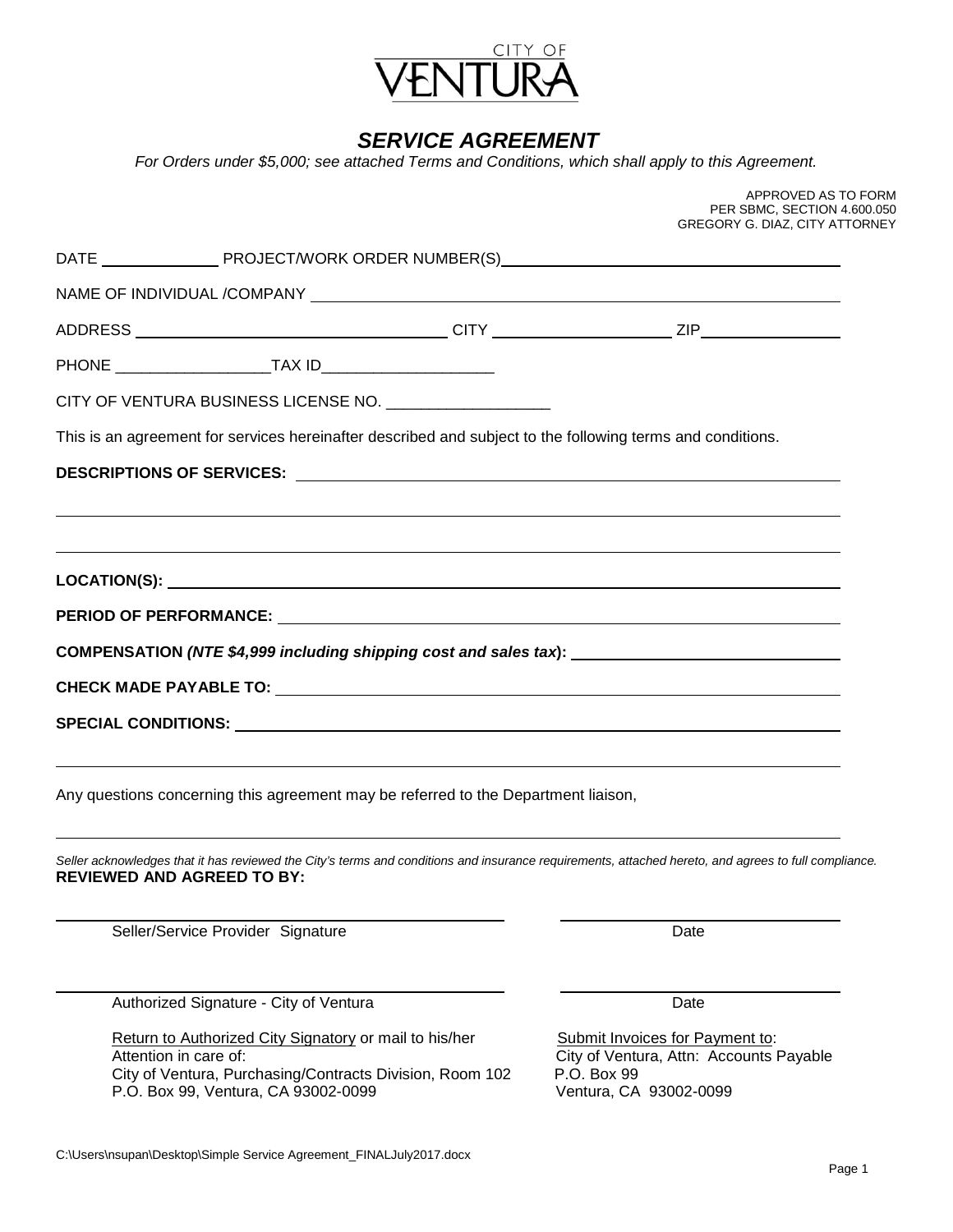

# *Terms and Conditions*

*(Supplies and Non-Professional Services)*

All materials, supplies, or services, required for performance of this Agreement, shall be furnished subject to the following terms and conditions:

- 1. DEFINITIONS: "Assistant Finance Director" means the City's Assistant Finance Director or designee. "City" means "City of San Buenaventura. "Seller," "Contractor," or "Vendor" means the party with whom City is contracting. "Purchase Order," "Agreement," "Service Order," or "Order" means the name or title of the instrument of contracting, including all documents, exhibits and attachments referenced therein.
- 2. ACCEPTANCE OF ORDER: This Order is the City's offer to Seller. Seller's acceptance shall be strictly limited to the terms of this Order and the City hereby rejects any additional or different terms in Seller's acceptance; therefore, by executing and returning to the City the Acceptance or Acknowledgment copy of this Order, or by beginning performance, Seller accepts this order as written.
- 3. CONFLICT OF INTEREST: Seller warrants to the best of its knowledge that the submission of any offer related to this order does not constitute a conflict of interest in terms of negotiating for or having an arrangement with any City employee or elected or appointed member of City government, including any member of the employee's immediate family who may have participated directly or indirectly with the Assistant Finance Director. For intentional breach or violation of this warranty, the City shall have the right, at its discretion, to annul this agreement without liability, and Seller may be subject to damages and/or debarment or suspension.
- 4. PRICE WARRANTY: Seller warrants that the price of the ordered products or services does not exceed the price charged by Seller to any other customer purchasing the same products or services in like or smaller quantities, and under similar conditions of purchase.
- 5. ASSIGNMENT: This Order is not assignable by Seller in whole or in part, without the prior written approval of the Assistant Finance Director.
- 6. TROPICAL HARDWOODS: Seller shall not provide any tropical hardwood item to the City.
- 7. AMENDMENTS AND MODIFICATIONS: The Assistant Finance Director may at any time, by written CHANGE TO THE PURCHASE order, and without notice to the sureties, make a modification to this Agreement. Any claim by the Seller for adjustment under this clause must be asserted within 30 calendar days from the notification date.
- 8. DISPUTES: Except as otherwise provided in these terms and conditions, any dispute concerning a question of fact arising under this Agreement which is not disposed of by agreement shall be decided by the Assistant Finance Director, who shall reduce this decision to writing and mail a copy to the Seller. The decision of the Assistant Finance Director shall be final and conclusive, unless Seller requests mediation within ten (10) calendar days. Pending final decision of a dispute, the Seller shall proceed diligently with the performance of the Agreement and in accordance with the decision of the Assistant Finance Director.
- **9.** MEDIATION: Should an unresolved dispute arise out of this Agreement, any party may request that it be submitted to mediation. The parties shall meet in mediation within thirty (30) days of a request. The mediator shall be agreed to by the mediating parties; in the absence of an agreement, the parties shall each submit one name from mediators listed by either the American Arbitration Association, the California State Board of Mediation and Conciliation, or other agreed-upon service. The mediator shall be selected by a "blindfold" process.

The cost of mediation shall be borne equally by both parties. Neither party shall be deemed the prevailing party. No party shall be permitted to file a legal action without first meeting in mediation and making a good faith attempt to reach a mediated settlement. The mediation process, once commenced by a meeting with the mediator, shall last until agreement is reached by the parties but not more than sixty (60) days, unless the maximum time is extended by both parties.

10. NON-DISCRIMINATION AND WORKPLACE POLICIES: Seller, when providing a service, program, or activity to the public on behalf of the City, shall not discriminate in the employment of any person because of race, skin color, gender, age, religion, disability, national origin, ancestry, sexual orientation, housing status, marital status, familial status, weight, or height of such person. Any seller who is found in violation of the nondiscrimination provisions of the State of California Fair Employment Practices Act or similar provision of federal law or executive order in the performance of any contract with the City, thereby shall be found in material breach of such contract and thereupon the City shall have the power to cancel or suspend the contract, in whole or in part, or to deduct from the amount payable to such contractor the sum of \$25.00 for each person for each calendar day during which such person was discriminated against, as damages for said breach of contract, or both. Only a finding of the State of California Fair Employment Practices Commission or the equivalent federal agency or officer shall constitute evidence of a violation of contract under this section.

In addition, if Contractor will be providing a service, program, or activity to the public on behalf of the City, Contractor shall comply with the Americans with Disabilities Act and City's policies pursuant thereto, and shall be required to certify that they are in compliance with Sections 8350 – 8355 of Chapter 5.5 of the Government Code, Drug Free Workplace Act.

11. LIVING WAGE REQUIREMENTS:

Bidder understands and agrees that if Living Wages are applicable subject to the provisions of Chapter 2.525 of the San Buenaventura Municipal Code (the "Code") entitled, "Living Wages and Benefits for City Services" (a copy of which is available upon request), Bidder will pay and/or provide the wages and/or benefits required therein to all of its employees engaged in whole or in part in performing the services required pursuant to the solicitation.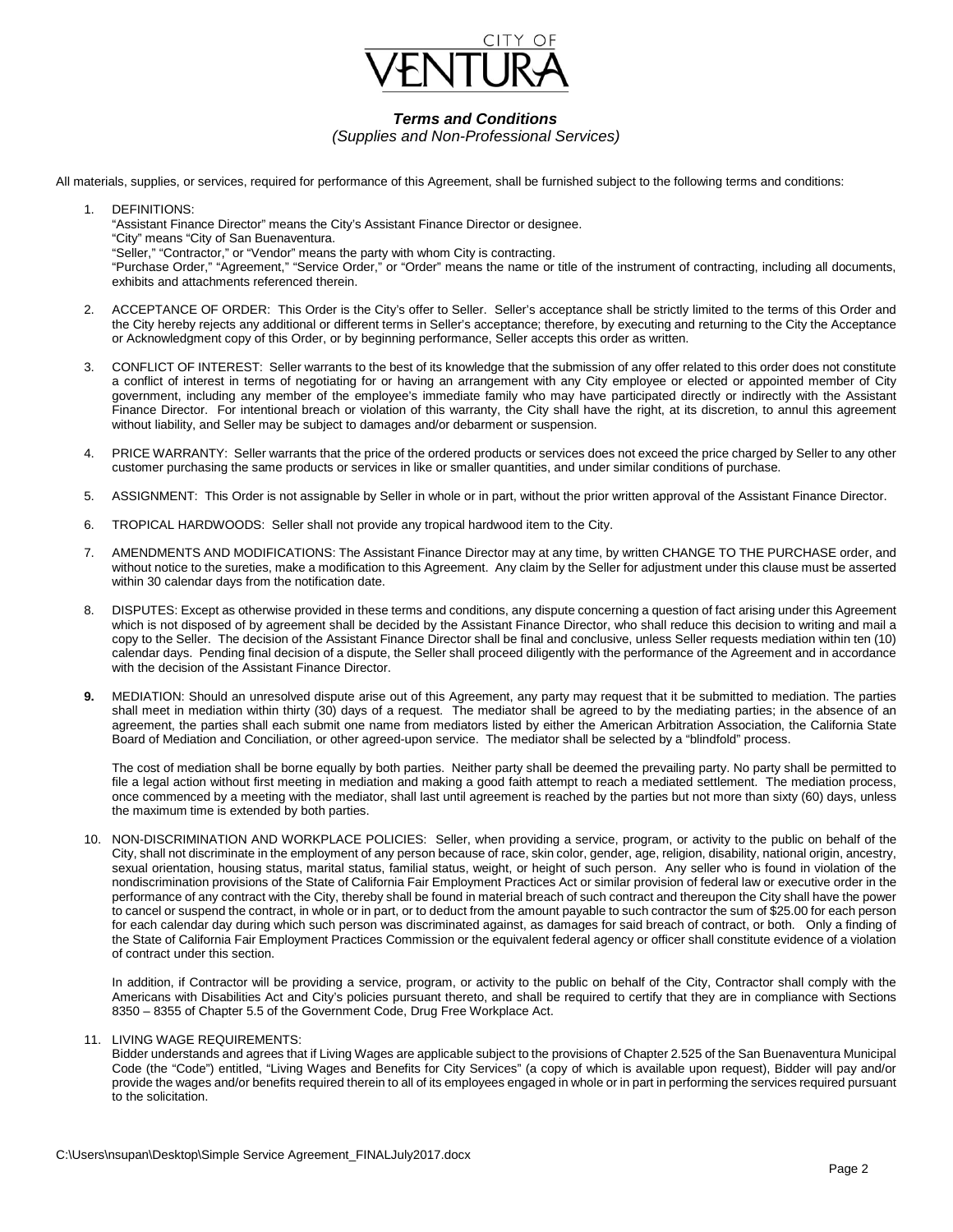Moreover, Bidder will require any of its successors, assigns, and subcontractors who receive any compensation or other emoluments arising out of the performance of the services required to similarly pay and/or provide such wages and/or benefits to all of their employees engaged in whole or in part in performing such services.

#### 12. PREVAILING WAGE REQUIREMENTS:

Effective January 1, 2015, the payment of State prevailing rates of wages as designated for Ventura County for on-site work and delivery of materials shall apply to projects for alteration, demolition, repair, or maintenance work over \$15,000. Prevailing wages are required to be paid to all workers, including subcontracted employees.

For information, go to:

<https://www.dir.ca.gov/Public-Works/PublicWorksSB854FAQ.html>

Use of Prevailing Wages vs. Living Wages: In the event that there is a difference between the amount of wages to be paid under the City's local Living Wage requirements and the requirements of this provision, the wage rate that is the higher of the two shall be applicable to the contract. **PLEASE NOTE, with respect to Federal contracts, other requirements may apply, in which case, the highest of the federal Prevailing Wage, state Prevailing Wage and local Living Wage prevails.**

#### **It is unlawful to split, or separate into small portions, work orders, projects, purchases, or public works projects for the purpose of evading these prevailing wage requirements.**

- 13. LAWS AND COMPLIANCE: Vendor shall abide by all Federal, State, and Local Laws, Ordinances, Regulations, and Statutes, including Occupational Safety and Health Administration standards, as may be related to the performance of duties under this agreement. In addition, the Seller, at Seller's sole expense, shall obtain all applicable permits and licenses that are required for performance hereunder. This Order shall be interpreted according to the laws of the State of California. Should litigation occur, venue shall be in the Superior Court of California, County of Ventura.
- 14. INSURANCE: Prior to commencing the services required by this Agreement, and at all other times this Agreement remains in effect, the VENDOR shall procure and maintain in full force and effect all of the insurance required by Attachment "A," attached hereto and incorporated herein by this reference.
- 15. INDEMNIFICATION AND HOLD HARMLESS: As a separate and independent covenant from VENDOR's obligations under Section 14 hereof, VENDOR shall indemnify, protect, defend with counsel acceptable to the CITY, and hold CITY and CITY's officers, employees, agents, and volunteers harmless and free from any and all claims, liabilities, or expenses, including attorney's fees, arising out of or relating to any negligent act, negligent omission, or wrongful conduct related in any way to VENDOR's performance of its services pursuant to this Agreement. In the event CITY and/or any of CITY's officers, employees, agents, or volunteers are named in any lawsuit, or should any claim be made against it or any of them by lawsuit or otherwise arising out of or relating to such negligent act, negligent omission, or wrongful conduct, VENDOR shall indemnify them for any judgment rendered against them for such negligent act, negligent omission, or wrongful act, any sums paid out in settlement or otherwise, and all costs incurred by them in their defense, including but not limited to attorney's fees.

VENDOR also understands and agrees that it is being employed to perform the services provided for by this Agreement because of VENDOR's professed expertise and experience in performing such services. In addition, VENDOR understands and agrees that while CITY or CITY's officers, employees, agents, or volunteers may elect to do so, they have no duty to review, inspect, monitor, or supervise the work performed by VENDOR pursuant to this Agreement except as otherwise expressly provided for by this Agreement. As a consequence, VENDOR waives any right of contribution against CITY or any of CITY's officers, employees, agents, or volunteers arising out of such failure to inspect, review, monitor, or supervise the work performed by VENDOR pursuant to this Agreement.

The VENDOR's obligations under this Section of the Agreement shall survive the termination of the Agreement.

- 16. DELIVERY: Time is of the essence in the performance of this Agreement. Deliveries (as specified on the Order) shall be strictly in accordance with the quantities and schedule specified on the Order. If at any time it appears Seller may not meet such schedule, Seller shall immediately by verbal means (to be confirmed in writing) notify City of the reasons for, and estimated duration of, the delay, and if requested by City, make every effort to avoid or minimize the delay to the maximum extent possible, including the expenditure of premium time and shipping via air or other means of fast transportation. Any additional costs caused by these requirements shall be borne by the Seller, unless delay in delivery arises out of causes beyond the control and without the fault or negligence of Seller or its subcontractors. The foregoing requirements are in addition to all of the City's other rights and remedies, as may be provided by law.
- 17. INSPECTION: The materials, supplies, or services furnished shall be exactly as specified in this order, free from all defects in Seller's design, workmanship, and materials, and except as otherwise provided in this Agreement, shall be subject to inspection and test by the City at all times and places. If any materials, supplies, or services are found to be defective or not as specified, the City may reject them, require Seller to correct them without charge, or require delivery of such materials, supplies, or services at a reduced price, which is equitable under the circumstances. Seller shall bear all risks as to rejected materials, supplies, and services and, in addition to any costs for which Seller may become liable to the City under other provisions of this Order, shall reimburse the City for all transportation costs, other related costs incurred, or payments to Seller in accordance with the terms of this agreement for unaccepted materials, supplies, and services. Neither final acceptance nor payment shall relieve Seller of responsibility for faulty materials, supplies, or services.
- 18. TITLE: Except as otherwise expressly provided herein, title to and risk of loss on all items shipped by Seller to the City shall pass to the City upon the City's inspection and acceptance of such items at City's buildings.
- 19. PRODUCT LIABILITY: Seller warrants that it now has, or shall continue to maintain during the term of this order, insurance covering product liability should malfunction occur causing injury. Seller also warrants the reliability, suitability and completeness of the product, and guarantees that product shall be free from any destructive or malicious content, which would have an adverse effect on the City.
- 20. WARRANTIES: The City rejects any disclaimer by Seller of any warranty, standard, implied or express, unless specifically agreed to on the face of this Agreement.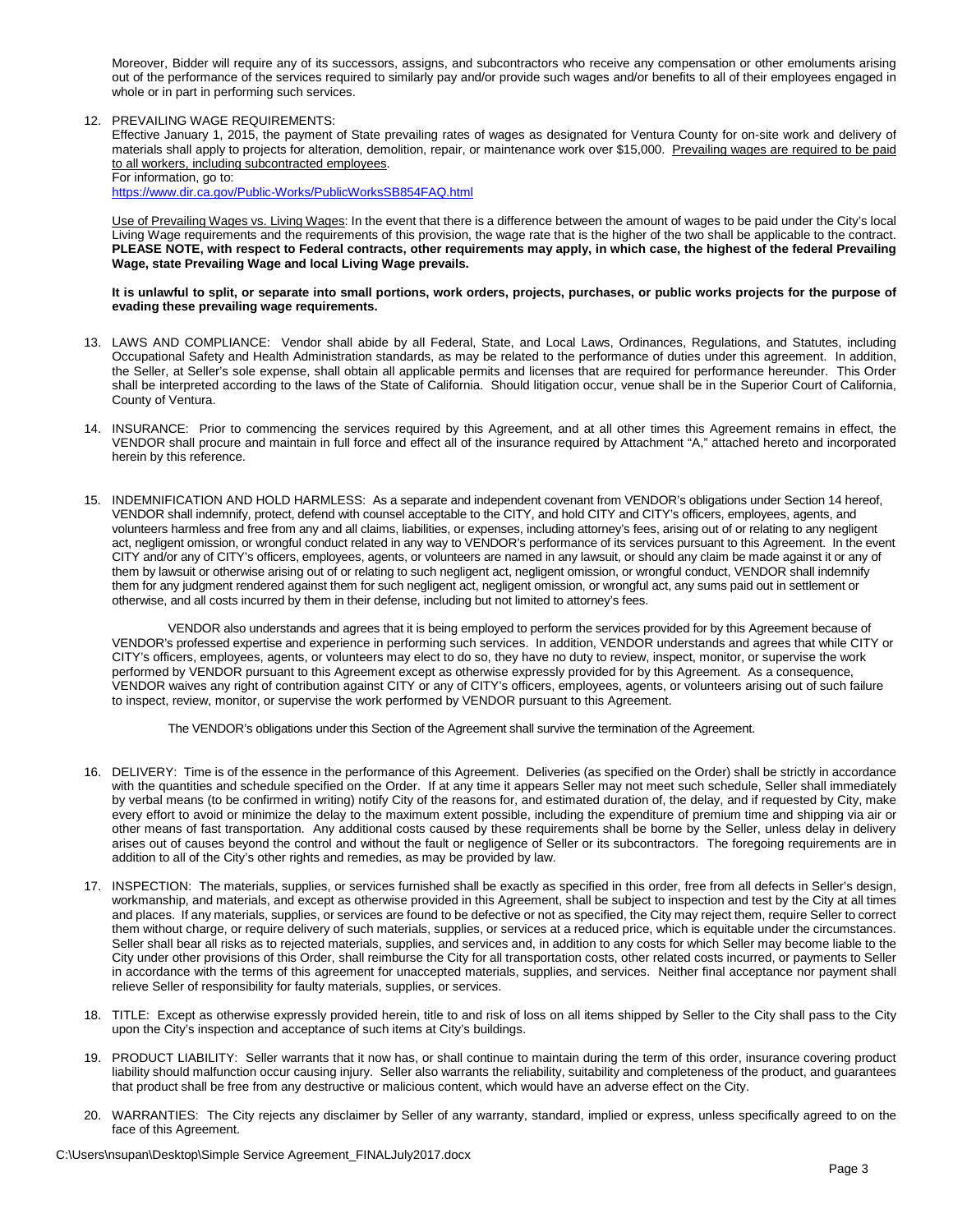C:\Users\nsupan\Desktop\Simple Service Agreement\_FINALJuly2017.docx

- 21. GRATUITIES: The City may rescind the right of the Seller to proceed under this agreement if it is found that gratuities in the form of entertainment, gifts, or otherwise are offered or given by the Seller, or any agent or representative of the Seller, to any officer or employee of the City, with the intent of influencing the award of this agreement or securing favorable treatment with respect to performance of this agreement.
- 22. CONFIDENTIALITY: Any reports, information, data, statistics, forms, procedures, systems, studies, and any other communication or form of knowledge given to or prepared or assembled by Seller under this Agreement, which City requests be kept confidential, will not be made available to any individual or organization by Seller without the prior written approval of the City.
- 23. NON-APPROPRIATION OF FUNDS: Payments due and payable to CONTRACTOR for current services are within the current budget and within an available, unexhausted, and unencumbered appropriation of the CITY. In the event the CITY has not appropriated sufficient funds for payment of CONTRACTOR's services beyond the current fiscal year, and if no funds are legally available from other sources to lawfully make the payments, this Agreement may be terminated at the end of the original term or renewal term and the CITY shall not be obligated to make further payments beyond the current original or renewal term. The CITY will provide notice of its inability to continue the Agreement at such time as the CITY's Designated Representative is aware of the non-appropriation of funds. However, failure to notify does not renew the term of the contract.
- 24. DEFAULT BY SELLER: The City reserves the right to cancel this order if goods or services are not delivered as directed within the time specified. In case of default by Seller, the City may procure the articles or services from other sources and may deduct from any monies due, or that may thereafter become due to the Seller, the difference between the price named in the Order and actual cost thereof to the City shall be considered the prevailing market price at the time such purchase is made. Periods of performance may be extended if the facts as to the cause of delay justify such extension in the opinion of the Assistant Finance Director.
- 25. TERMINATION: At any time, with or without cause, the City shall have the right, in its sole discretion, to terminate this Order by giving written notice to Seller. There shall be no period of grace after giving the notice of termination. Termination shall become effective immediately upon the giving of notice by personal delivery or mail. The City shall pay Seller as full compensation for performance up to the date of such termination: (1) the unit or pro rata order price for the delivered and accepted portion; and (2) a reasonable amount, not otherwise recoverable from other sources by Seller as approved by the City, with respect to the undelivered or unaccepted portion of this Order; provided compensation hereunder shall in no event exceed the total order price.
- 26. INVOICE AND PAYMENT: Unless otherwise specified, a separate invoice shall be issued in duplicate for each shipment of product or service provided. Invoices shall contain the following information:
	- **Purchase Order or Contract/Agreement number**
	- **Description of items or services**
	- **Quantity or level of effort performed by unit of measure, unit price, and extended totals.**

**No invoice shall be issued prior to shipment of products or delivery of services. No payments shall be made until receipt of a correct invoice, and the City reserves the right to delay payment until the products or services have been accepted. Payment due dates, including discount periods**, will be computed for the date of receipt of products and correct invoice (whichever is later). Payment shall not constitute acceptance of any product(s) or service(s). For the purpose of earning the discount, payment is to be made on the date of mailing of the City warrant or check.

- 27. TAXES: The City is subject to California State sales and use tax. If you are licensed to collect this tax, include it on your invoice. The City is exempt from Federal Excise Tax (exemption certificates will be furnished by the Purchasing and Contracts Division upon request).
- 28. ENTIRE AGREEMENT: This Order constitutes the entire agreement and understanding between the parties, and supersedes all prior agreements and understandings related thereto.
- 29. ACKNOWLEDGEMENT: Seller acknowledges that it has reviewed the City's terms and conditions and insurance requirements and that Seller hereby agrees to full compliance. The below signature will acknowledge receipt and acceptance of this agreement as written. NOTE that in accordance with Article 2, if Seller begins performance without written acknowledgement of this order, Seller accepts this order as written.

Please sign and return this acknowledgement by fax, e-mail, or return mail.

**\_\_\_\_\_\_\_\_\_\_\_\_\_\_\_\_\_\_\_\_\_\_\_\_\_\_\_\_\_\_\_\_\_\_\_\_\_\_\_\_\_\_\_\_\_\_\_\_\_\_\_\_\_\_\_\_\_\_\_\_\_\_**

**\_\_\_\_\_\_\_\_\_\_\_\_\_\_\_\_\_\_\_\_\_\_\_\_\_\_\_\_\_\_\_\_\_\_\_\_\_\_\_\_\_\_\_\_\_\_\_\_\_\_\_\_\_\_\_\_\_\_\_\_\_\_ \_\_\_\_\_\_\_\_\_\_\_\_\_\_\_\_\_\_\_\_\_\_\_\_\_\_\_\_\_\_\_\_\_\_ OFFICIAL SIGNATURE DATE**

**COMPANY NAME**

APPROVED AS TO FORM PER SBMC, SECTION 4.600.050 Gregory G. Diaz, City Attorney

**\_\_\_\_\_\_\_\_\_\_\_\_\_\_\_\_\_\_\_\_\_\_\_\_\_\_\_\_\_\_\_\_\_\_\_\_\_\_\_\_\_\_\_\_\_\_\_\_\_\_\_\_\_\_\_\_\_\_\_\_\_\_ \_\_\_\_\_\_\_\_\_\_\_\_\_\_\_\_\_\_\_\_\_\_\_\_\_\_\_\_\_\_\_\_\_\_ PRINT NAME TITLE**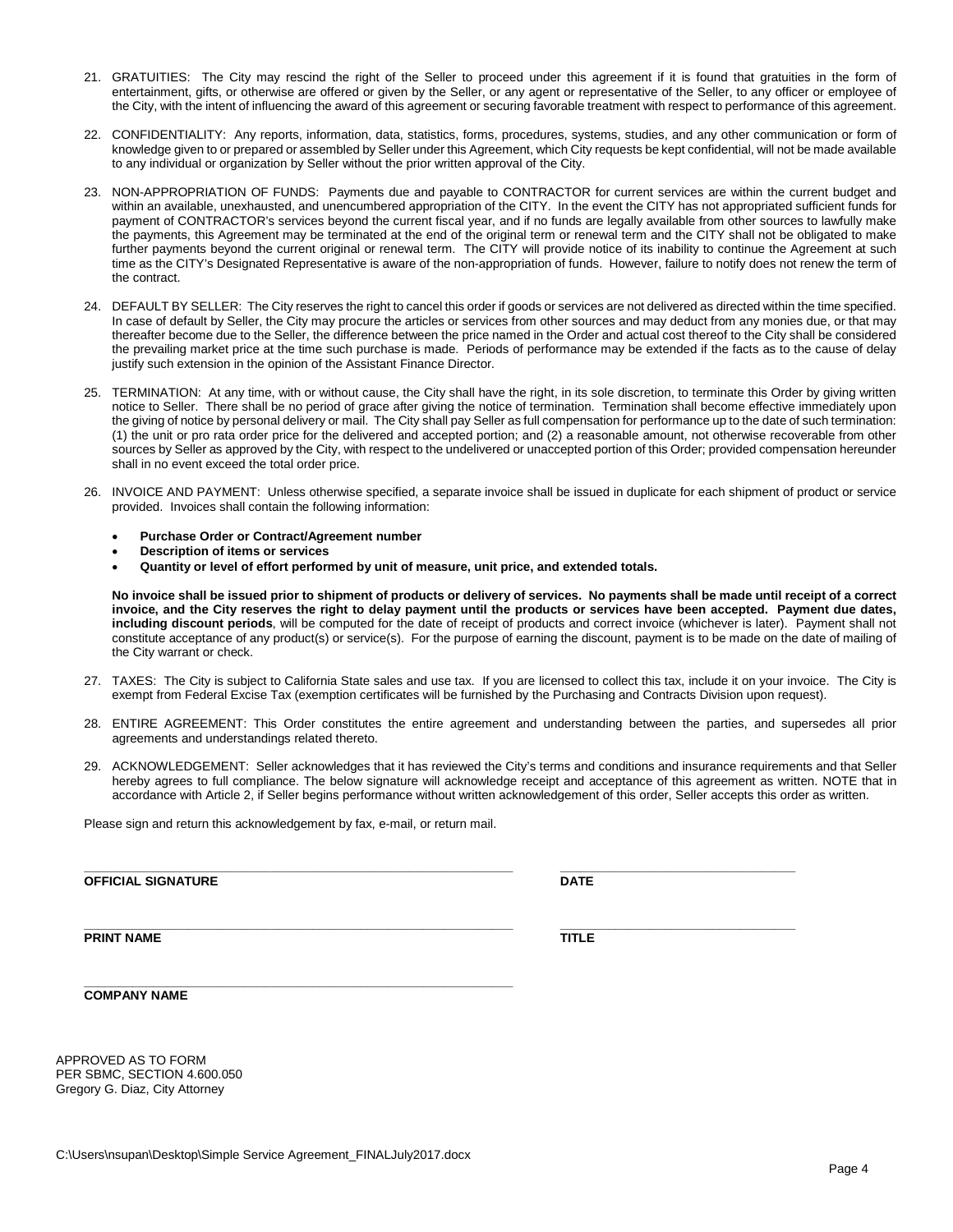## **Attachment "A" INSURANCE REQUIREMENTS**

**Prior to contract approval, CONSULTANT/CONTRACTOR/SELLER/BIDDER (hereafter referred to as "Contractor") must procure, agree to maintain and supply evidence of insurance at the levels listed and in accordance with the other provisions listed in this document.**

## **1.Coverage Types and Limits**

| a) Commercial General Liability (ISO CGL CG 00 01) - including coverage for<br>bodily injury, property damage, products & completed operations, and personal<br>injury arising from the contractor's activities.<br>Commercial General Liability (CGL) per Occurrence<br>Commercial General Liability Aggregate or Combined Single Limit (CSL) | \$1 million<br>\$2 million           |
|------------------------------------------------------------------------------------------------------------------------------------------------------------------------------------------------------------------------------------------------------------------------------------------------------------------------------------------------|--------------------------------------|
| b) Auto Liability for owned, hired, and non-owned vehicles per Occurrence (or<br>non-owned & hired if contractor has no autos).<br>Auto Liability Aggregate or Combined Single Limit                                                                                                                                                           | \$1 million<br>\$2 million           |
| c) Worker's Compensation with a Waiver of Subrogation in favor of the City<br><b>Employer's Liability</b>                                                                                                                                                                                                                                      | <b>Statutory Limits</b><br>\$500,000 |
| Crime/Employee Dishonesty Policy<br>d)<br>The Crime policy shall name The City of San Buenaventura as Loss Payee.<br>Pertains to IT and Financial contracts. Contact Risk Manager for specific<br>requirements.                                                                                                                                | \$0-1 million                        |
| e) Professional Liability Policy<br>See item $(v)$ below for examples of Contractors that may need to supply evidence<br>of this coverage.                                                                                                                                                                                                     | \$0-1 million                        |
| Cyber Liability Policy with Network Security/Data Privacy Coverage<br>f)<br>Pertains to contracts with IT component. Contact Risk Manager for specific<br>requirements.                                                                                                                                                                        | \$0-1 million                        |
| Technology E&O/Technology Professional Liability<br>g)<br>Contact Risk Manager for specific requirements.                                                                                                                                                                                                                                      | \$0-1 million                        |

**2.Insurance Policy Provisions, Endorsements, and other Requirements**

### **Contractor agrees to comply with the following additional requirements with respect to the insurance:**

- a)Liability Coverage shall apply on a primary non-contributing basis in relation to any other insurance or selfinsurance, primary or excess, available to City or any officer, employee, agent, or volunteer of City. As such, a Primary and Non-Contributory Endorsement (with coverage at least as broad as ISO CG 2001 04 13) is required on all liability policies.
- b)Contractor waives its right of subrogation against the City. As such, a Waiver of Subrogation Endorsement is required on the Contractor's Worker's Compensation policy.
- c)A "Blanket" Additional Insured Endorsement (a/k/a "automatic additional insured endorsement"), attached to the Commercial General Liability policy covering premises liability, ongoing operations, product liability, and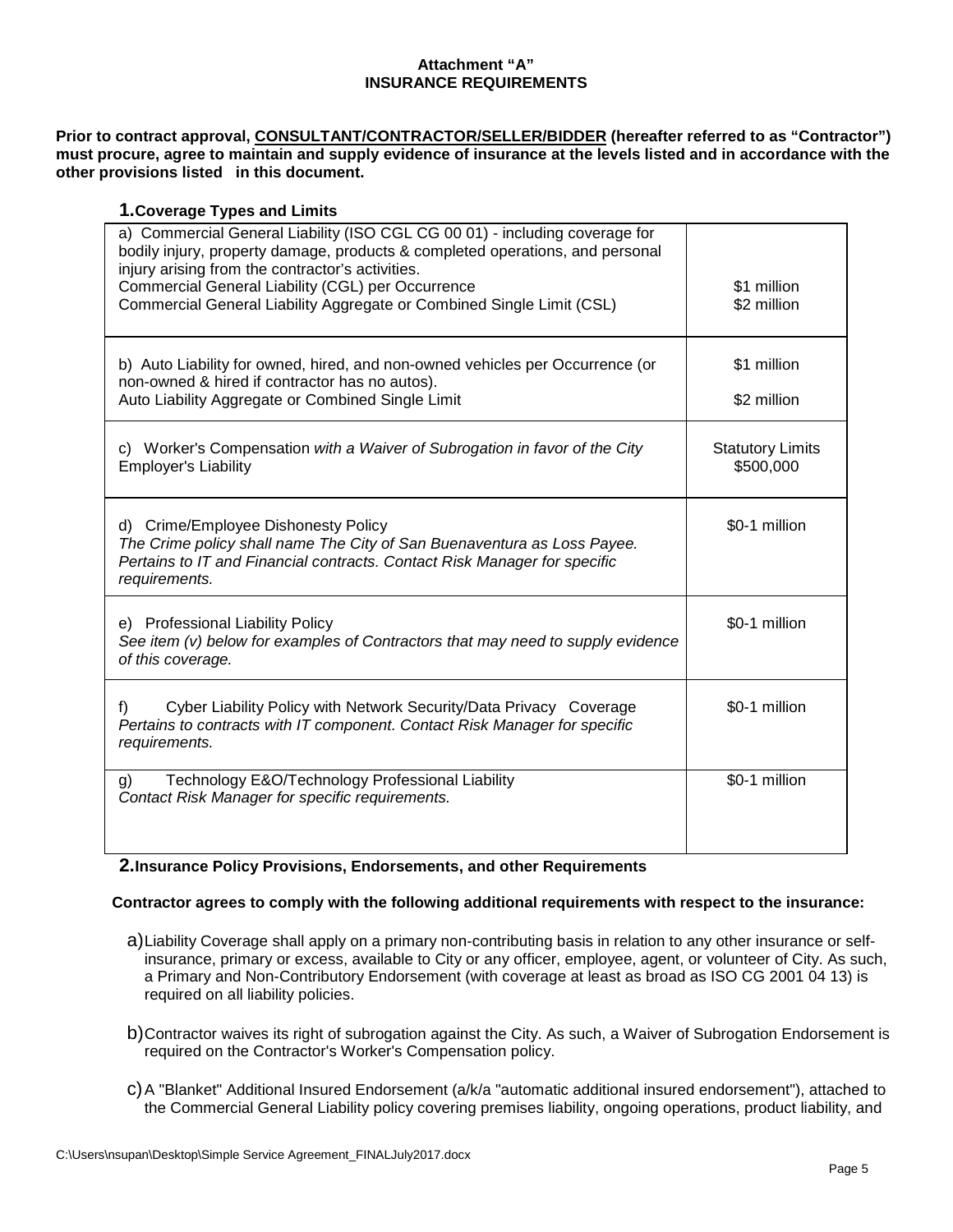completed operations is required. If a "Blanket" endorsement is not available, Contractor may submit a combination of the following endorsements:

An Additional Insured Endorsement covering Premises and Ongoing Operations CG 20 10 04 13 or its equivalent (CG 20 26, CG 20 33, or CG 20 38) AND an Additional Insured Endorsement covering Completed Operations CG 20 37 04 13.

- d)Insurance Policies must be issued by an insurance company licensed to do business in the State of California with an *AM Best* rating of not less than A:VII.
- e)Each insurance policy required above shall provide that coverage shall not be canceled except with 30 days' notice to the City.
- f) The Description section of the Certificate must include the following language: *The City of San Buenaventura, its officers, officials, agents, employees and volunteers shall be named as an additional insured under the General Liability and Auto Liability policies. All Liability policies are primary and Non-Contributory. Waiver of Subrogation applies to the Worker's Compensation policy. 30 day notice of cancellation will be provided to the Certificate Holder.*
- g)A Certificate of Insurance must include the following language in the Certificate Holder section: *City of San Buenaventura, its officers, officials, agents, employees and volunteers P O Box 99 Ventura, CA 93002*
- h)Contractor will provide proof that policies of insurance required herein expiring during the term of this Agreement have been renewed or replaced with other policies providing at least the same coverage. Such proof will be submitted to the City within 10 days of renewal.
- i) Contractor shall provide evidence of the insurance required herein, satisfactory to City, consisting of certificate(s) of insurance and any required endorsements evidencing all of the coverages required. Any failure on the part of City or any other additional insured under these requirements to obtain proof of insurance required under this Agreement in no way waives any right or remedy of City or any other additional insured in this or any other regard.
- j) Contractor shall ensure that coverage provided to meet these requirements is applicable separately to each insured, and that there will be no cross liability exclusions that preclude coverage for any legal action between Contractor and City, between Contractor and any other named insureds or additional insureds under the insurance policy, or between City and any party associated with City or City's officers, officials, employees, agents, or volunteers.
- k)Coverage shall not be limited to the vicarious liability or supervisory role of any additional insured. There shall be no cross liability exclusion and no Contractor limitation endorsement. In addition, there shall be no endorsement or modification limiting the scope of coverage for liability arising from pollution, explosion, collapse, underground property damage, or employment-related practices, except for a provision or endorsement limiting liability arising from pollution to liability caused by sudden or accidental pollution.
- l) Any umbrella liability insurance over primary insurance provided to meet primary limits shall apply to bodily injury, personal injury, and property damage, at a minimum. Coverage shall be as broad as any required underlying primary coverage, and shall include a "drop down" provision providing primary coverage for liability not covered by primary policies but covered by the umbrella policy. Coverage shall be provided with defense costs payable in addition to policy limits. Coverage shall have starting and ending dates concurrent with the underlying coverage.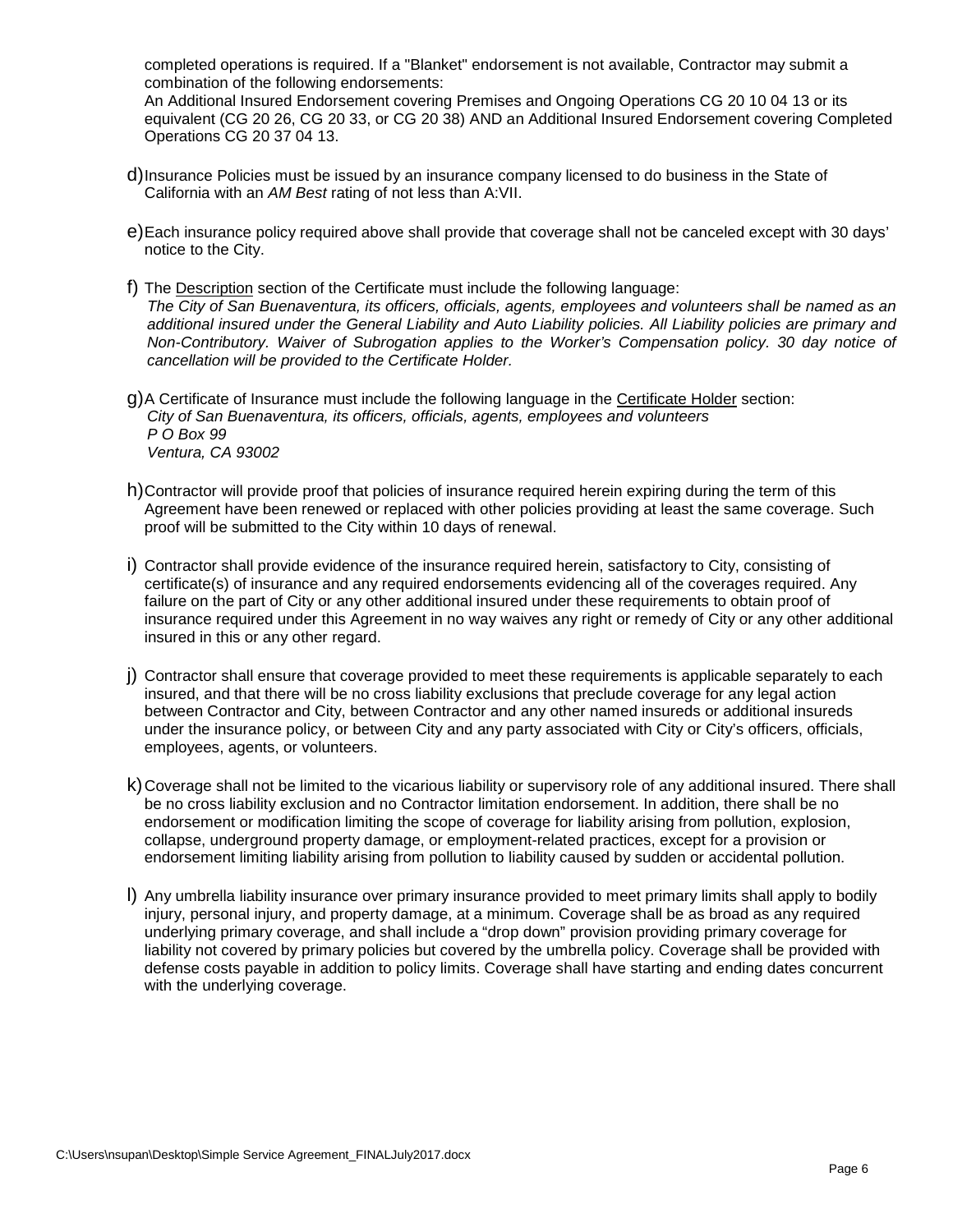- m) Coverage shall be written on an "occurrence basis" if such coverage is available, or on a "claims made" basis if not available. When coverage is provided on a "claims made" basis, Contractor shall continue to maintain the insurance in effect for a period of three (3) years after this Agreement expires or is terminated. Such insurance shall have the same coverage and limits as the policy that was in effect during the term of this Agreement, and shall cover Contractor for all claims made by City arising out of any errors or omissions of Contractor, or the officers, employees or agents of Contractor during the time this Agreement was in effect.
- n)Contractor shall require all sub-contractors or other parties hired by Contractor to perform any part of the services required by this Agreement to purchase and maintain all of the insurance specified above and submit evidence of all such insurance. Contractor shall obtain certificates evidencing such coverage and make reasonable efforts to ensure that such coverage is provided as required herein.
- o)No contract used by any Contractor, or contracts Contractor enters into on behalf of City, will reserve the right to charge back to City the cost of insurance required by this Agreement. When requested, Contractor shall provide City with all agreements with sub-Contractors or others with whom Contractor contracts on behalf of City, and with all certificates of insurance obtained in compliance with this paragraph. Failure of City to request copies of such documents will not impose any liability on City, or its employees.
- p)In the event any policy of insurance required under this Agreement does not comply with these requirements or is canceled and not replaced, City has the right, but not the duty, to obtain the insurance it deems necessary to meet the requirements of this Agreement, and any premium paid by City for such insurance will be promptly reimbursed by Contractor, or, if not promptly reimbursed, deducted from any compensation to be paid by City to Contractor pursuant to this Agreement.
- q)Requirements of specific coverage features or limits contained in this Section are not intended as a limitation on coverage, limits or other requirements, or a waiver of any coverage normally provided by any insurance. Specific reference to a given coverage feature is for purposes of clarification only and is not intended by any party to be all inclusive, or to the exclusion of other coverage, or a waiver of any type. Coverage shall not be limited to the specific location, individual, or entity designated as the address of the project or services provided for by this Agreement. Insurance coverage limits are subject to change based on the unique liability associated with each project over and above standard coverage limits at the discretion of the City's Risk Manager or their designee.
- r) Contractor shall provide immediate notice to City of any claim against Contractor or any loss involving Contractor that could result in City or any of City's officers, employees, agents, or volunteers being named as a defendant in any litigation arising out of such claim or loss. City shall not incur any obligation or liability by reason of the receipt of such notice. However, City shall have the right, but not the duty, to monitor the handling of any such claim or loss that is likely to involve City.
- S) In the event of any loss that is not insured due to the failure of Contractor to comply with these requirements, Contractor will be personally responsible for any and all losses, claims, suits, damages, defense obligations, and liability of any kind attributed to City, or City's officers, employees, agents, or volunteers as a result of such failure.

### **Please note:**

- t) Automobile Liability insurance is not required if the Vendor and its employees does NO traveling in providing services for completion of the Agreement (e.g. telecommuting). If the Vendor has employeesbut no vehicles registered to the business (personal vehicles only), the non-owned and hired automobileliability coverage should be included in the Vendor's Commercial Auto Liability policy.
- u)Workers Compensation insurance is not required if the Contractor is a sole proprietor/partner/corporate officer with no employees. Otherwise, Worker's Compensation is required under CA Labor Code Section 3700. A Workers Compensation Insurance Waiver is required stating Contractor is a sole proprietor/partner/corporate officer with no employees. This waiver is to be included with the other submitted documents.